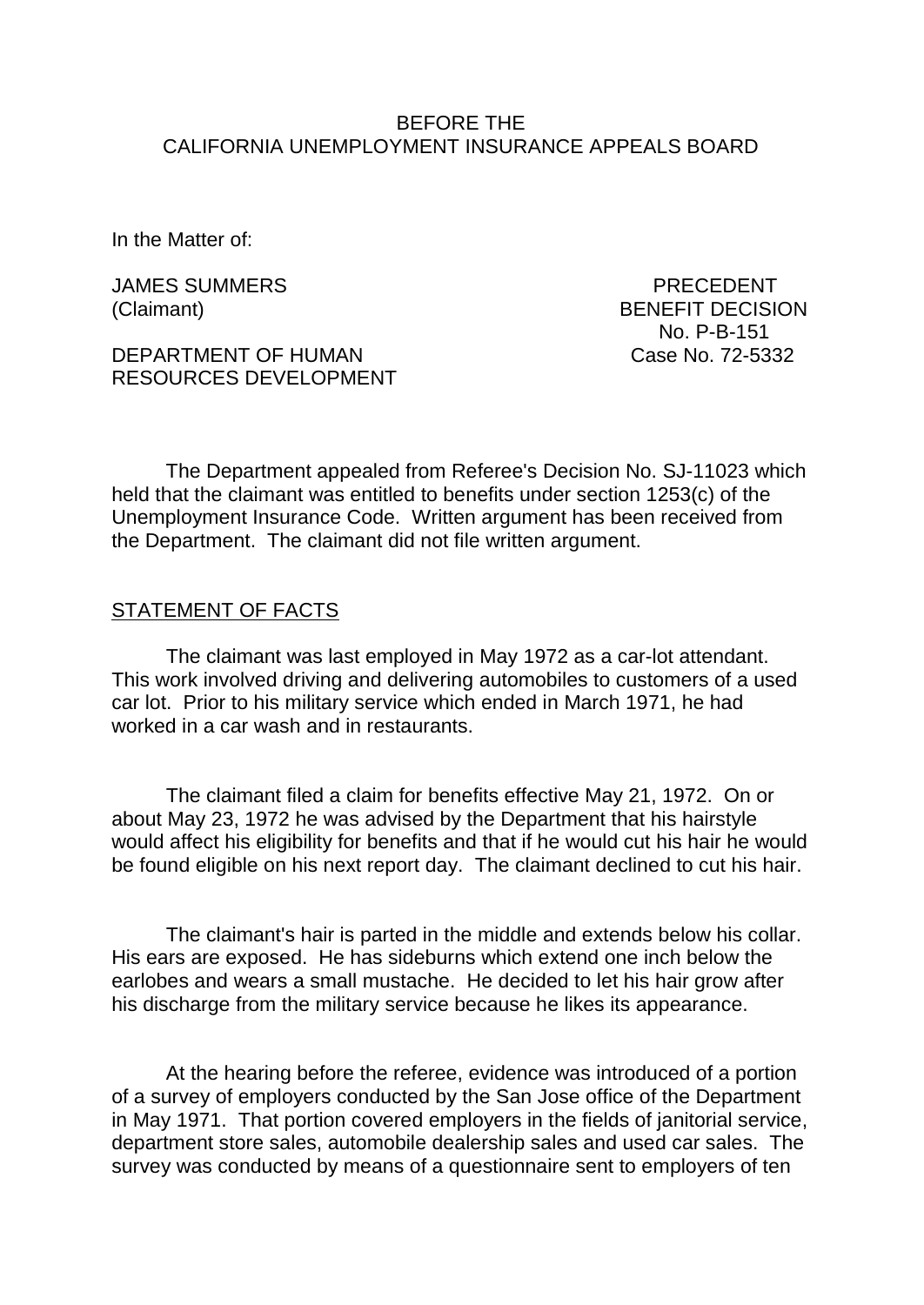or more employees. The portion of the survey introduced into evidence was selected by the Department upon the basis that the claimant was either seeking work in those fields or his work experience, including his military service, fitted him for work in those fields. From 70 percent to 97 percent of the employers in those fields who responded to the questionnaire indicated that the longest hairstyle that they would accept for a new male employee would be a style which was trimmed at the neck and ears. In the four fields mentioned, a total of 94 employers responded, representing a work force of 10,606 employees.

# REASONS FOR DECISION

Section 1253(c) of the Unemployment Insurance Code provides that a claimant is eligible to receive benefits with respect to any week only if he was able to work and available for work for that week.

In Appeals Board Decision No. P-B-121, we held in a virtually identical case that a claimant was not available for work where his chosen hairstyle materially reduced his labor market. Our holding was based upon a similar survey by the Department in the Oroville area. We held that insofar as the claimant in that case was concerned constitutional rights were not involved and in doing so we cited and relied upon Spangler v. California Unemployment Insurance Appeals Board, et al. (1971), 14 C. A. 3rd 284, 92 Cal. Rptr. 266.

In the case before us, the referee in holding the claimant eligible for benefits under section 1253(c) of the code cited and relied upon King v. California Unemployment Insurance Appeals Board, 25 Cal. App. 3rd 199, 101 Cal. Rptr. 660. However, the court in the King case expressly limited its holding in the following language found at 25 Cal. App. 3rd 206:

"Our decision goes no further than to acknowledge that the state is constitutionally inhibited from denying unemployment compensation benefits to an applicant who has been discharged from employment because of personal action which is constitutionally protected; we neither hold nor suggest that a bearded person has a constitutional right to a job, and we do not reach or affect a private employer's right to manage its own business. . . ."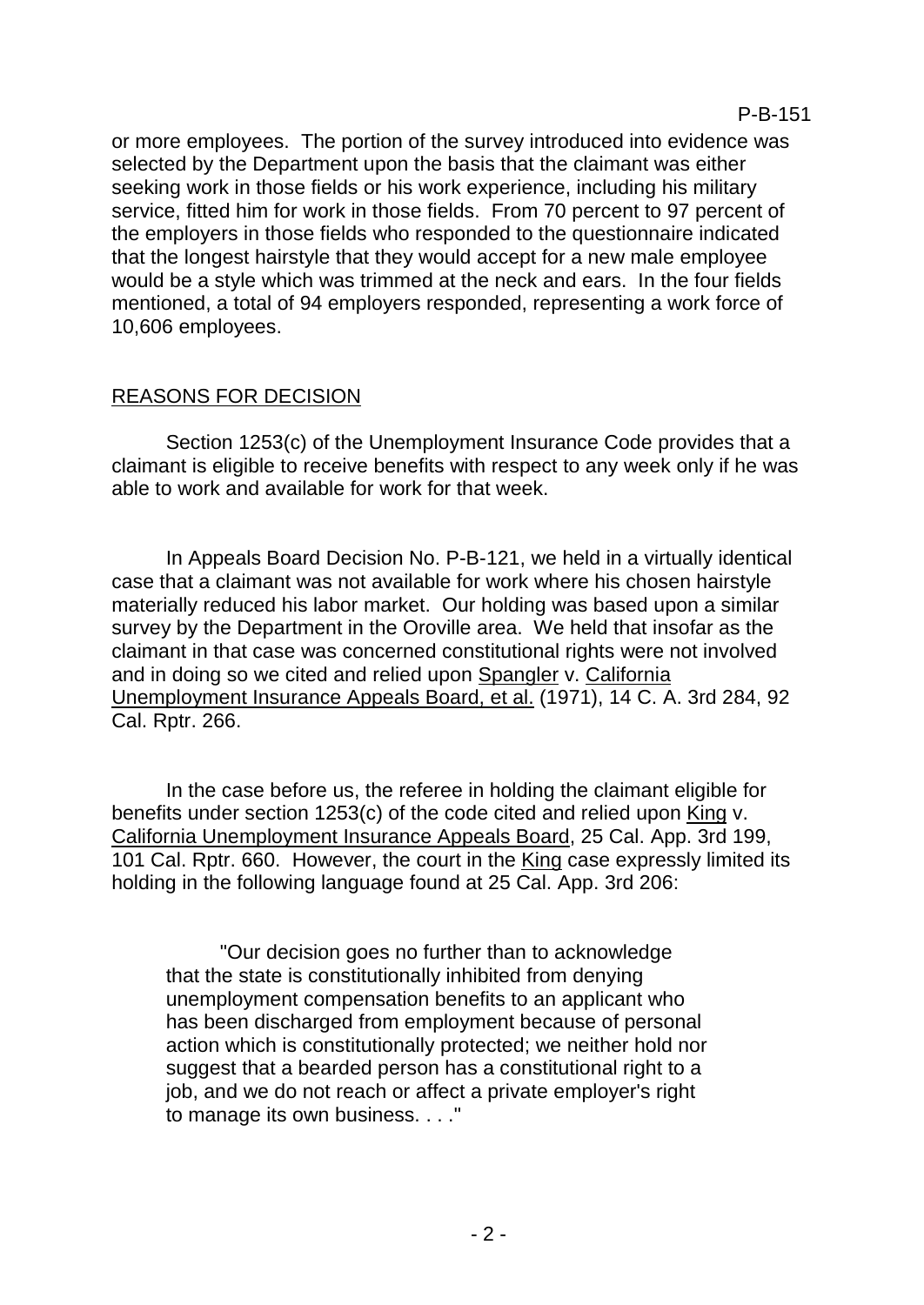P-B-151

Since the decision in the King case, the same District Court of Appeal held that an employer has a right to protect its business image and that an employee discharged for failure to comply with the employer's reasonable rules concerning length and style of hair was discharged for misconduct (McCrae v. California Unemployment Insurance Appeals Board, District Court of Appeal, First Appellate District, Division 3, 1 Civil 30620, as yet unpublished). The McCrae case is the same case as Appeals Board Decision No. P-B-87 and has been certified for publication.

The King and McCrae cases involve the same issue and may be considered somewhat inconsistent. The McCrae case definitely modifies the King decision and finds that a claimant's right to wear his hair in any manner he chooses is not absolute. The court points out that the employer also has certain rights and constitutional protections. However, neither case purports to overrule or modify the Spangler case in any way. The Spangler case dealt with the completely different issue of availability for work under section 1253(c) of the code, the issue under consideration in this case. The King and McCrae cases concerned discharges for misconduct under section 1256 of the code. Consequently, we conclude that the rationale of the Spangler case applies to the instant case and the referee erred when he disregarded that case and looked only to the King case for precedent and guidance.

In the Spangler case the court explicitly states at 14 Cal. App. 3rd 287:

"No one disputes the appellant's right in the context of this controversy to dress and groom himself as he pleases. No constitutional issue is involved here. Public employment is not involved. But appellant has no constitutional right to unemployment compensation paid by former employers if his sartorial eccentricities or sloppy grooming chill his employment prospects, and he voluntarily refuses reasonable accommodation to meet the demands of the labor market. . . ." (Emphasis added)

A 1971 federal court decision lends weight to our belief that the Spangler approach is correct in availability cases. In Galvan v. Catherwood, 324 Fed. Supp. 1016, a three-judge court considered the case of a group of unemployment insurance claimants who had been denied benefits on the ground that they were not available for work after they had moved to Puerto Rico, an area of high persistent unemployment. It was argued on behalf of the claimants that a denial of benefits was a violation of their constitutionally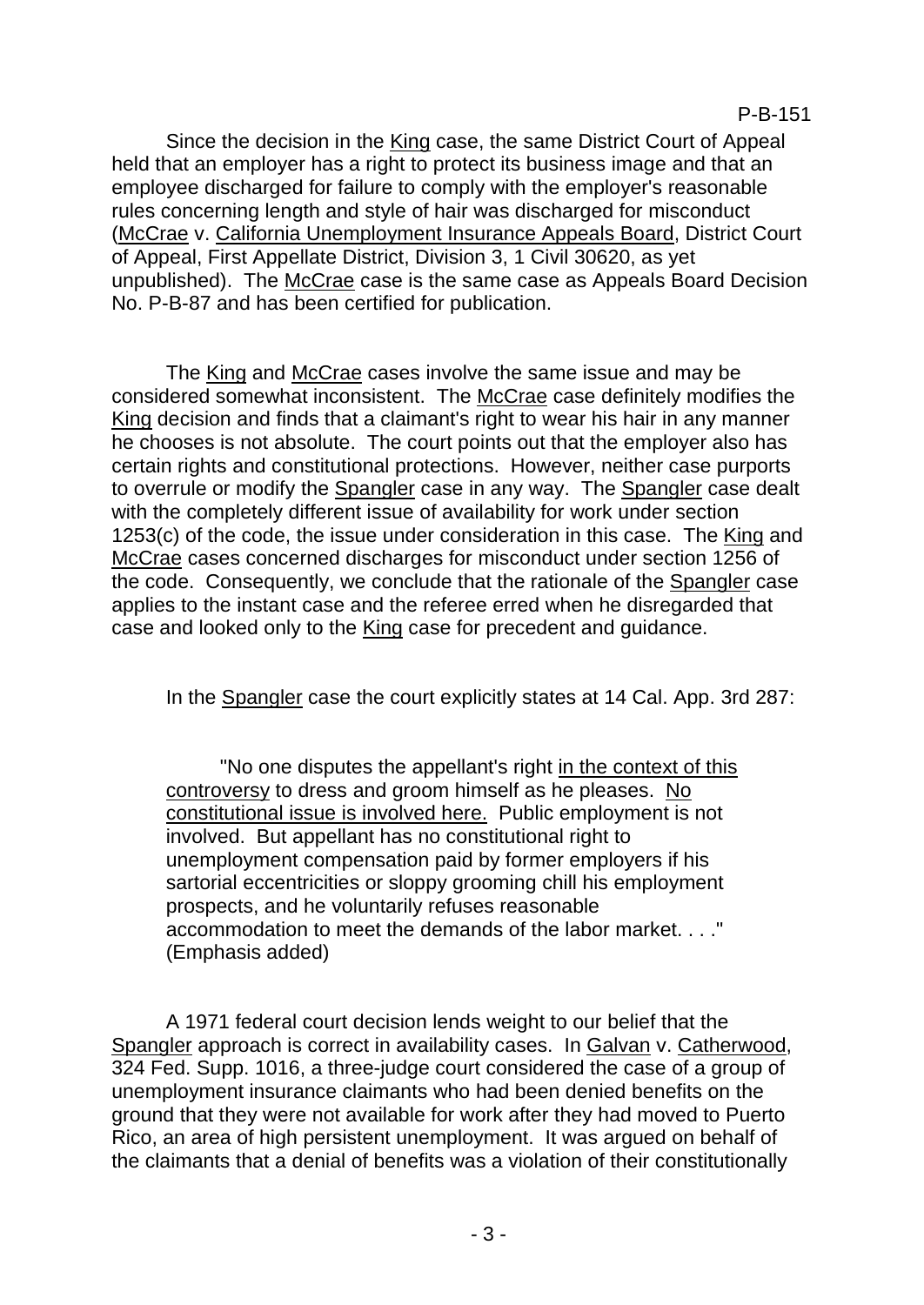protected right to travel freely. The court recognized the existence of such a right, citing Shapiro, 89 S. Ct. 1329, but held that the state could properly deny benefits under the circumstances. The court stated that the state in denying benefits was not restricting the exercise of the right to travel in any way. As noted below, we are required to give consideration to federal court decisions in the field of unemployment insurance, particularly where they are interpretive of rights protected and/or guaranteed under the Federal Constitution.

In the case before us, we conclude, as we did in Appeals Board Decision No. P-B-121, that the claimant by his deliberate actions has voluntarily and materially reduced his labor market. Hence, he is not available for work and is not eligible for benefits.

We think it proper at this time to comment upon the relationship between our precedent decisions and court decisions.

In past years it was very easy for this board to ascertain and follow judicial precedent. Out of the thousands of cases we decided each year, only about a dozen went to the courts yearly. The courts usually affirmed the board, and if not, the court decision could be readily accepted as precedent. Also, prior to 1967 the board did not have specific authority to create precedent in the unemployment insurance field. Consequently, although the referees looked to the board decisions for precedent, the Department of Employment, later Department of Human Resources Development, did not always do so. Therefore, court decisions were considered by some people to be the only real precedent in unemployment insurance matters.

In recent years the situation has become far more complicated. The Legislature in 1967 gave this board authority to establish precedent. Section 409 of the code enacted that year provides in substance that the board may designate certain of its decisions precedent, and the referees and the Department shall be controlled by such precedents except as modified by judicial review. The enactment of section 409 took place at about the same time that vast new state and federally funded legal aid programs were being established. Those programs made it possible for almost any individual dissatisfied with a board decision to enter the courts with no expense to himself. This factor along with other reasons too numerous to mention caused a dramatic increase in the amount of litigation.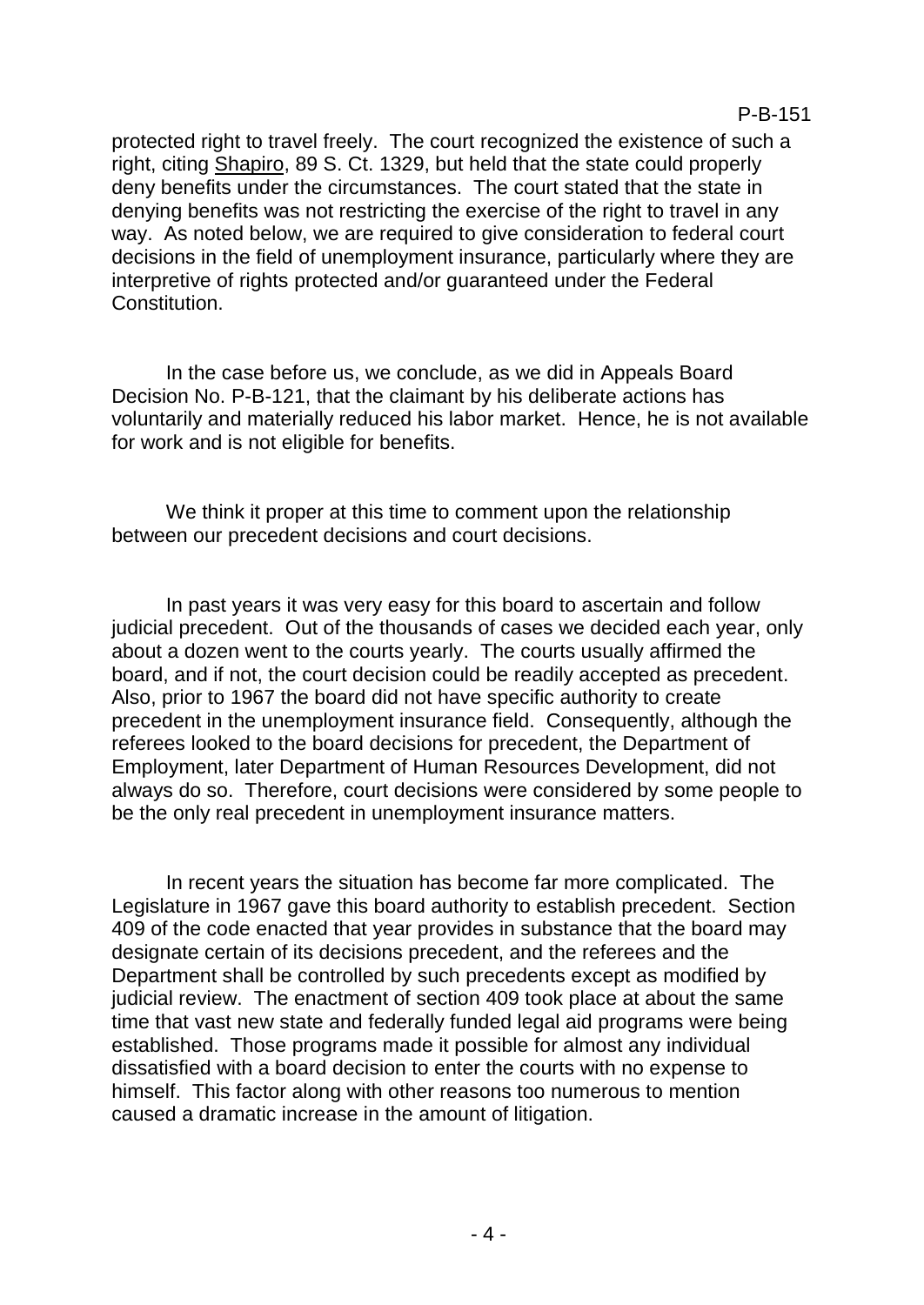In unemployment insurance matters litigants do not enter the courts by direct appeal. They do so by means of a petition for a writ of mandate. This action thrusts the board into the role of a litigant. We would prefer to sit back as just an adjudicating agency with decisions under appeal but the system does not permit us to do so. In our role as a litigant, our decisions are under direct attack. We are represented by the Attorney General and we must assume all the duties and responsibilities of any litigant. We are called upon to defend our decisions and sometimes we must appeal. The result is that we take an active part in determining when the litigation is over and judicial precedent, if any, established.

Another important factor pertaining to judicial review of our decisions is the frequency of conflict between the decisions of different state courts, as well as conflict between state courts and federal courts. In fact, this point is illustrated in the instant case where there is some conflict in the reasoning of three panels in the same District Court of Appeal. Thus, we are faced with the problem of determining which judicial interpretation should be followed. This question cannot always be answered by merely stating that we should adopt the latest expression of the court. Frequently, the same issue continues under appeal in different courts, and we must always remember that the federal courts have the final word (California Department of Human Resources Development, et al. v. Java, et al. (1971), 402 U.S. 121) as this area of social legislation is primarily federally controlled and frequently involves federal constitutional issues.

We are aware of the fact that Federal Administrative Boards faced with a similar dilemma as to stare decisis have adopted an attitude of following a court decision in the disposition of the particular case but disregarding it as precedent until the matter is completely settled by a court with nationwide jurisdiction over the subject matter. Typical of this attitude is the approach to the subject by the National Labor Relations Board. That board's decisions are reviewed by ten different United States Courts of Appeal. Each United States Court of Appeal considers only the appeals filed in a particular geographical area consisting of several states. If each United States Court of Appeal adopted a different rule for a particular issue, the board would be faced with making different decisions in each part of the country. Mr. Robert Hickey in his article, Stare Decisis and the National Labor Relations Board, Labor Law Journal Vol. 17, No. 8, Aug. 1966 at P-464, sets forth the National Labor Relations Board's position as follows:

"Under section 10(f) of the Act, any person aggrieved by a final order of the Board granting or denying in whole or in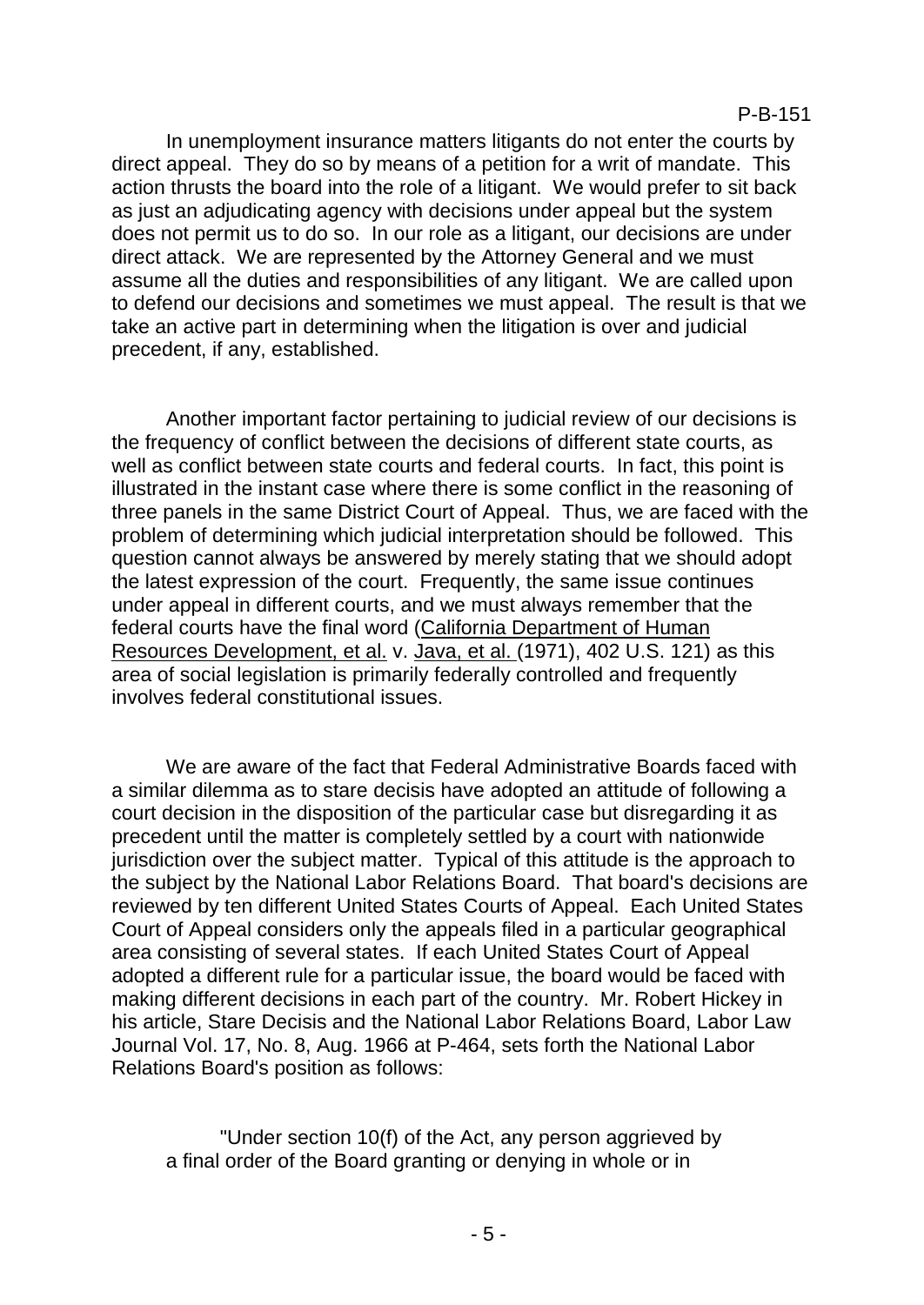part the relief sought may obtain a review of such order in a United States Court of Appeals. If the reviewing court decides against the Board it is bound by the decision in that case. The question is how much weight should be given by the Board to the court of appeal's decision in other cases. The Board has taken the position that when a conflict exists between the court of appeals and the Board over a legal position, it is free to adhere to its own position until reversed by the Supreme Court. (Montgomery Ward and Co. 145 NLRB 846 1964) Despite this position, the Board will usually defer where several courts of appeals have ruled against it."

We are faced with a problem similar to that of the National Labor Relations Board. But in many ways our problem is more difficult. Their decisions are subject to direct appeal. The National Labor Relations Board is usually not a litigant. Further, they need only consider decisions of the United States Courts of Appeal or the United States Supreme Court. We are a litigant, and we must consider decisions in all of the courts, state and federal. We must consider the decisions of all Superior Courts and the various panels of the District Courts of Appeal. We must keep in mind that each District Court of Appeal receives appeals only from designated counties and therefore does not exercise broad statewide jurisdiction. Further, in the final analysis the statutes, regulations, and court decisions of the Federal Government are controlling. The states lose control of the program if they do not remain in compliance with all federal statutes and regulations (California Department of Human Resources Development v. Java, supra).

As a solution to the problem, we do not propose to adopt the attitude of the National Labor Relations Board and disregard judicial modification of our precedents except by the Supreme Court of California or the federal courts. However, we reserve the right to determine when litigation has ended on a certain issue and when our precedents have been modified by judicial decree. We as litigants in all the cases are the only ones to know the status of litigation on the various issues. The Department and our referees shall follow the precedents we have set forth until such time as we recognize a judicial modification thereof. They should not look to each new court decision for a reason to disregard our precedents. Orderly administration of the program requires such a procedure.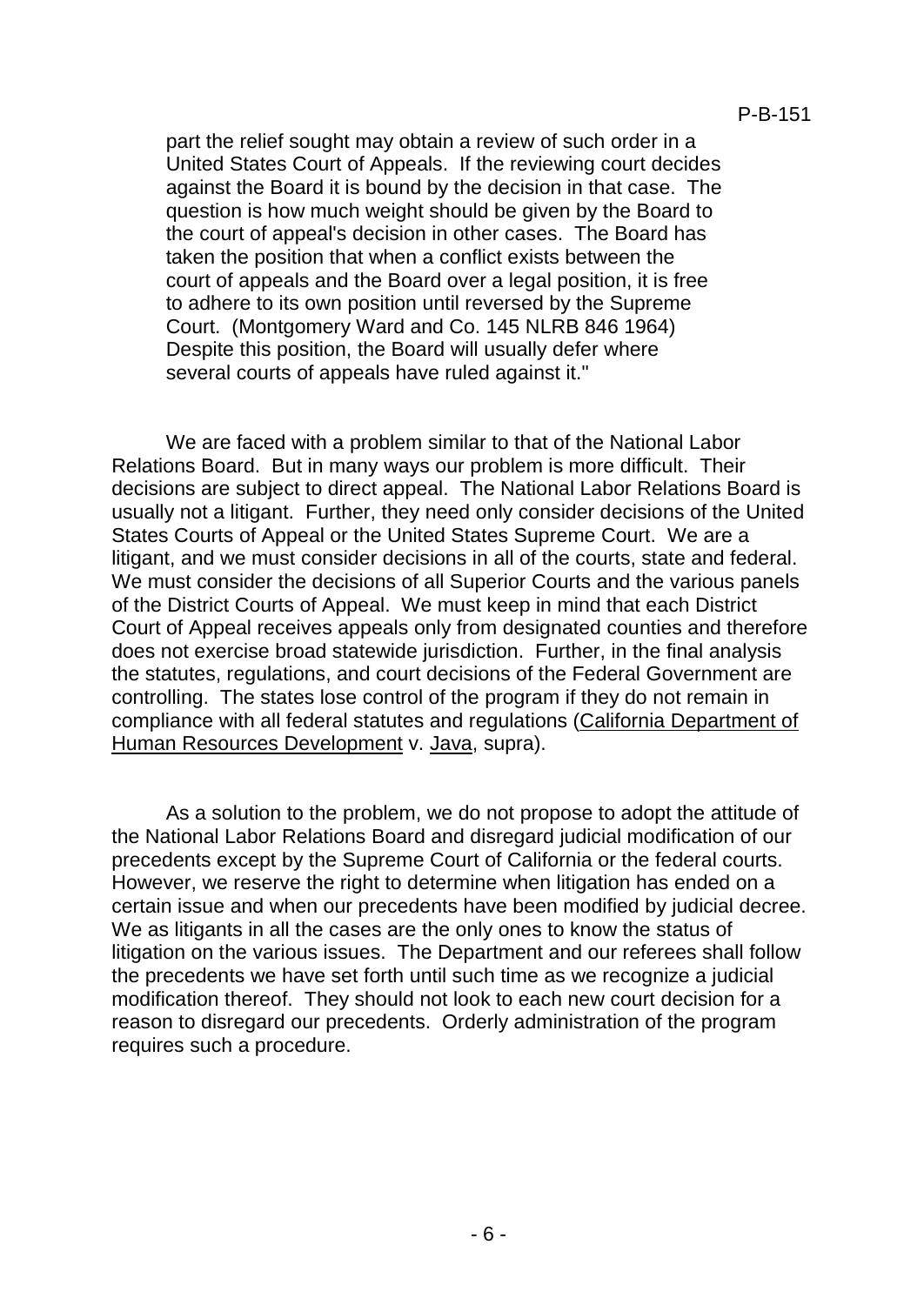# **DECISION**

The decision of the referee is reversed. The claimant is not eligible for benefits under section 1253(c) of the code.

Sacramento, California, March 8, 1973

# CALIFORNIA UNEMPLOYMENT INSURANCE APPEALS BOARD

ROBERT W. SIGG, Chairman

JOHN B. WEISS

CARL A. BRITSCHGI

EWING HASS

DISSENTING IN PART - Separate Opinion Attached

DON BLEWETT